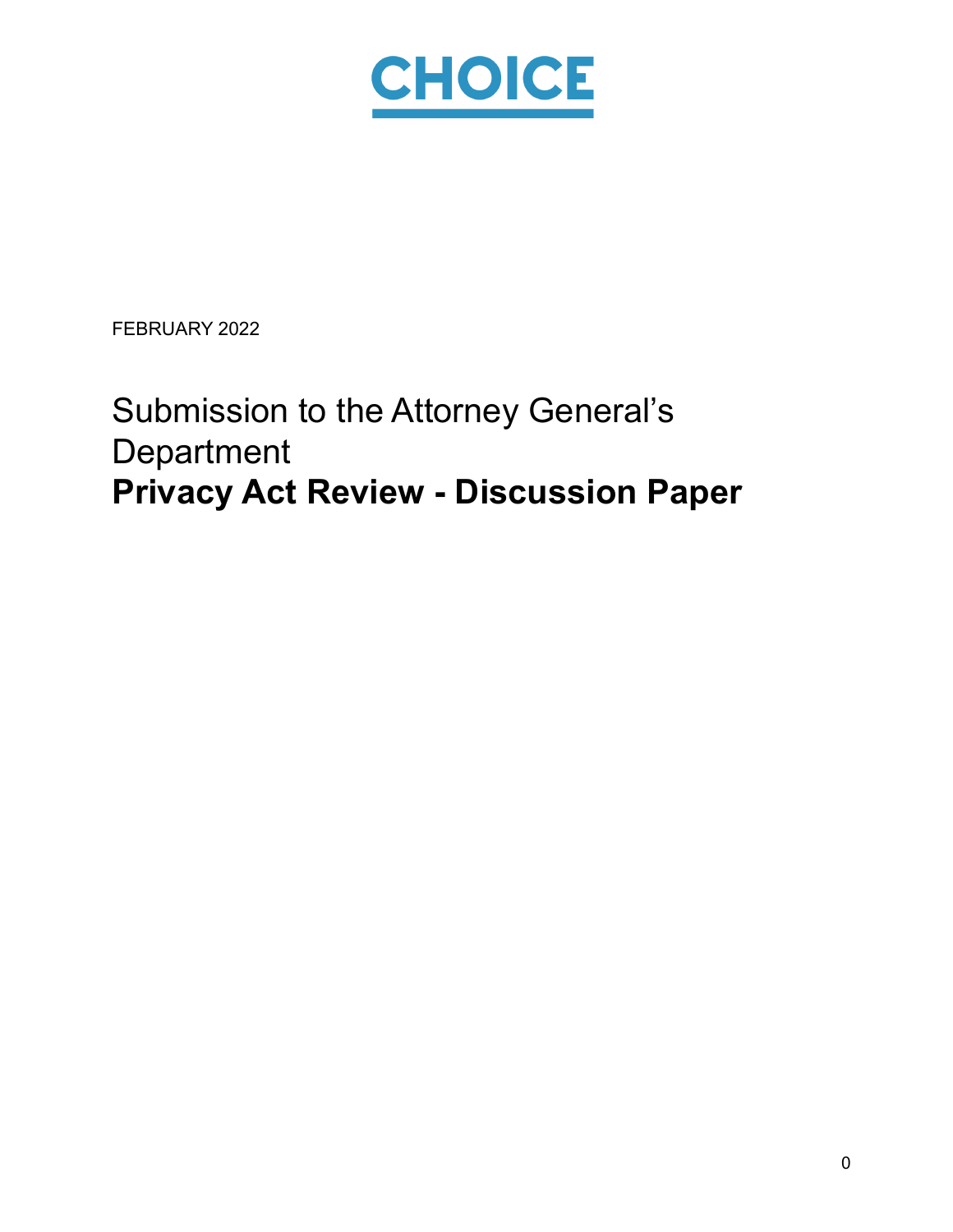## **Contents**

| <b>INTRODUCTION</b>                                                                                                     | $\mathbf{3}$            |
|-------------------------------------------------------------------------------------------------------------------------|-------------------------|
| <b>RECOMMENDATIONS</b>                                                                                                  | 4                       |
| 1. Recognition of the increasing value of data in the Australian economy                                                | 4                       |
| 2. Increased corporate responsibility where information asymmetries between<br>consumers and entities are not exploited | $\overline{\mathbf{4}}$ |
| 3. Well resourced regulators with appropriate powers                                                                    | $6\phantom{1}$          |
| <b>Summary of recommendations</b>                                                                                       | $\overline{7}$          |
| Part 1: Scope and application of the Privacy Act                                                                        | 8                       |
| Definition of 'personal information': Proposals 2.1-2.5                                                                 | 8                       |
| Flexibility of the APPs: Proposals 3.1-3.2                                                                              | 8                       |
| <b>Small business exemption</b>                                                                                         | 9                       |
| <b>Part 2: Protections</b>                                                                                              | 10                      |
| Notice of collection of personal information: Proposals 8.1-8.3                                                         | 10                      |
| Consent to the collection, use and disclosure of personal information: Proposals 9.1-10.3<br>11                         |                         |
| Restricted and prohibited acts and practices: Proposal 11.1                                                             | 11                      |
| <b>Principles</b>                                                                                                       | 11                      |
| Categories of risk                                                                                                      | 12                      |
| Guidance                                                                                                                | 13                      |
| <b>Privacy Impact Assessments</b>                                                                                       | 14                      |
| Pro-privacy default settings: Proposal 12.1                                                                             | 14                      |
| Direct marketing, targeted advertising and profiling: Proposals 16.1-16.3                                               | 15                      |
| <b>Customer loyalty schemes</b>                                                                                         | 15                      |
| Automated decision making: Proposal 17.1                                                                                | 15                      |
| <b>Part 3: Regulation and enforcement</b>                                                                               | 17                      |
| Enforcement: Proposals 24.1-24.9                                                                                        | 17                      |
| <b>Alternative regulatory models</b>                                                                                    | 17                      |
| A direct right of action: Proposal 25.1                                                                                 | 18                      |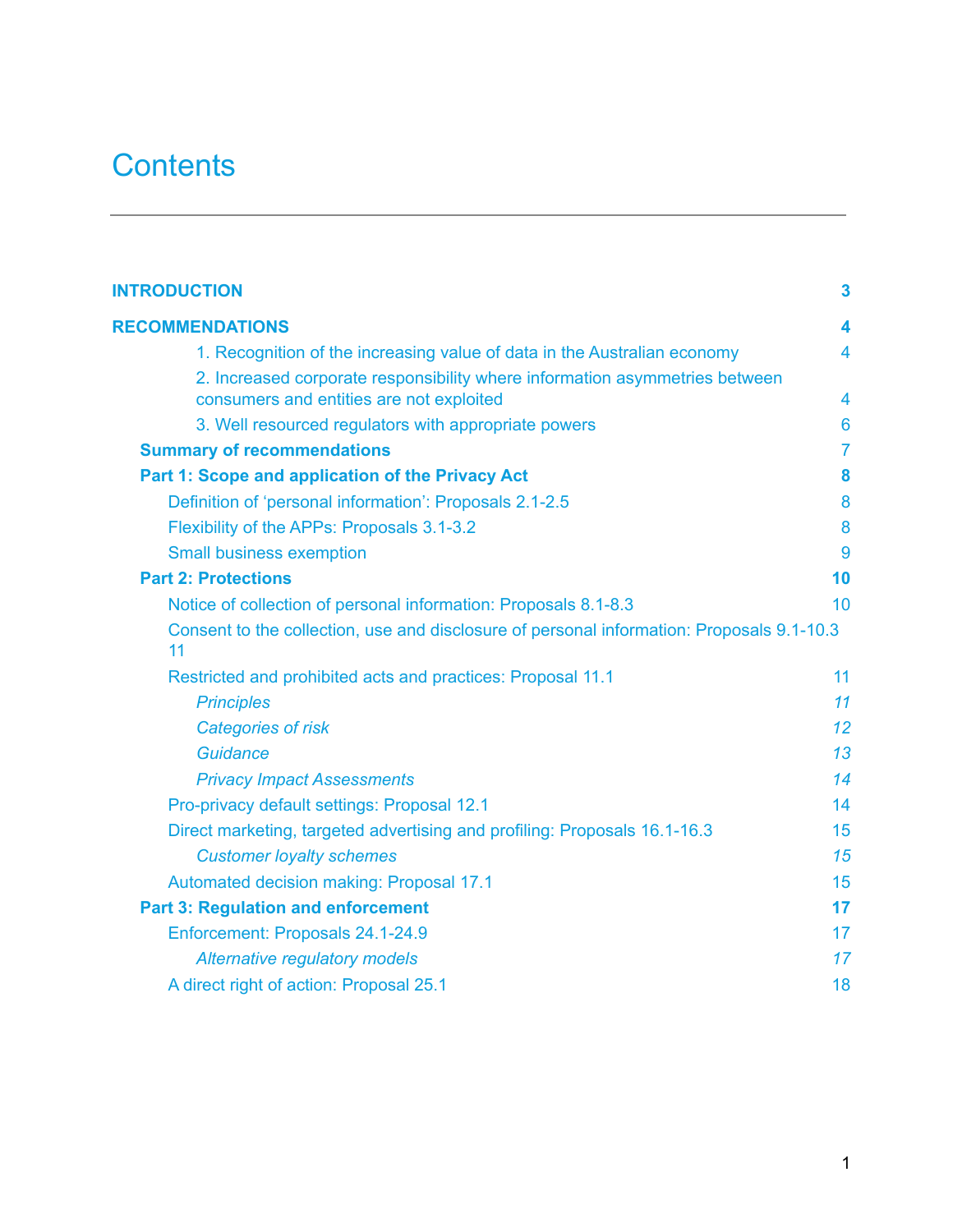## ABOUT

### **About CHOICE**

CHOICE is the leading consumer advocacy group in Australia. CHOICE is independent, not-for-profit and member-funded. Our mission is simple: we work for fair, just and safe markets that meet the needs of Australian consumers. We do that through our independent testing, advocacy and journalism.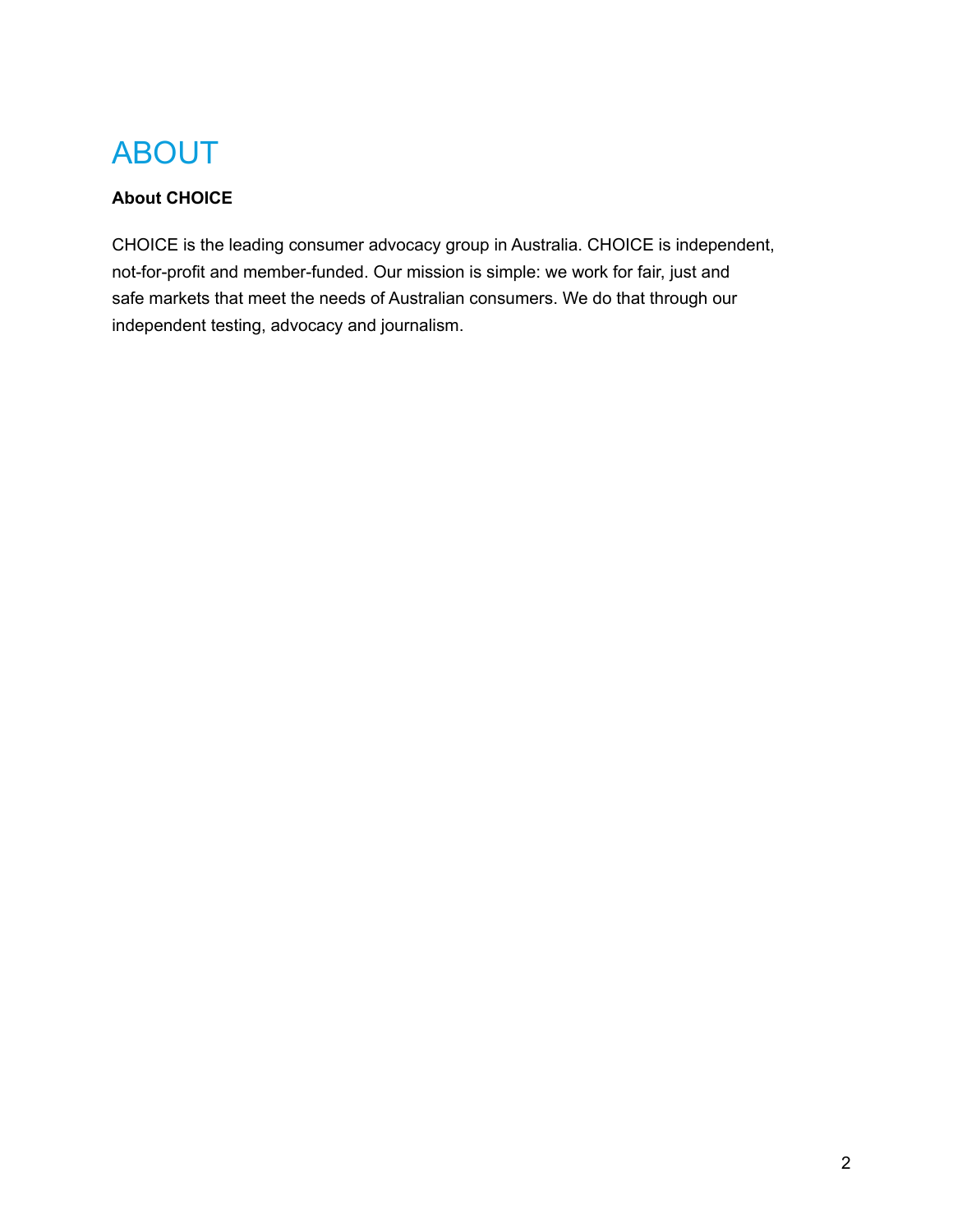## <span id="page-3-0"></span>INTRODUCTION

CHOICE welcomes the opportunity to contribute to the Review of the *Privacy Act 1988 (Cth)* ('**the Review**'). As Australia's largest consumer advocacy group, CHOICE supports measures that protect the rights of consumers both offline and online. As more people use the internet to access essential services and make consumer transactions, it is crucial that regulatory measures are fit for purpose and work to correct power imbalances that are prevalent in the digital space.

Big data is big business and the use of personal customer data by businesses of all sizes will increasingly have material implications for consumers. CHOICE welcomes the range of reform options presented in the Privacy Act Review Discussion Paper (October 2021). We support the introduction of reforms that place consumer needs at the fore, enabling them to better control and protect their data.

Too much emphasis has been placed on the obligations of the individual in how they manage and control their privacy in relation to an entity. While recognising that this approach has been adopted in the past, the Privacy Act Review should refocus on the needs of the collective. Individual consent as the primary means of controlling privacy should be replaced by organisational accountability where privacy-by-design is embedded into an entity's practices.

This shift has been accomplished in other sectors within Australia with relative success. For example, in the financial services sector, disclosure of a conflict of interest to a client was traditionally viewed as the primary way to ensure meaningful consent. However, empirical research found this often has the inverse effect where disclosure of conflicts of interest actually increased customer trust in the broker, when it should have led customers to be more critical about the advice.<sup>1</sup> Now, in financial services, brokers and advisers have a best interest duty to ensure that the needs of the customer are placed first. This shift moved the onus from the individual back to the firm, which is best placed to mitigate and minimise harm.

Disclosure of a harmful practice does not remove the harm. Notice and consent mechanisms, while useful, need to be supported by regulations where consumers are not put in a position where they must choose between accessing a product or service and forgoing their privacy or agency. Any reform to the Privacy Act needs to ensure that entities do no harm rather than set requirements for how a consumer can choose not to be harmed.

<sup>1</sup>Lacko, J and Pappalardo, J 2004, 'The effect of mortgage broker compensation disclosures on consumers and competition: a controlled experiment', Federal Trade Commission, accessed on 28 January 2022, [https://www.ftc.gov/reports/effect-mortgage-broker-compensation-disclosures-consumers-competition-controlled-experi](https://www.ftc.gov/reports/effect-mortgage-broker-compensation-disclosures-consumers-competition-controlled-experiment) [ment](https://www.ftc.gov/reports/effect-mortgage-broker-compensation-disclosures-consumers-competition-controlled-experiment)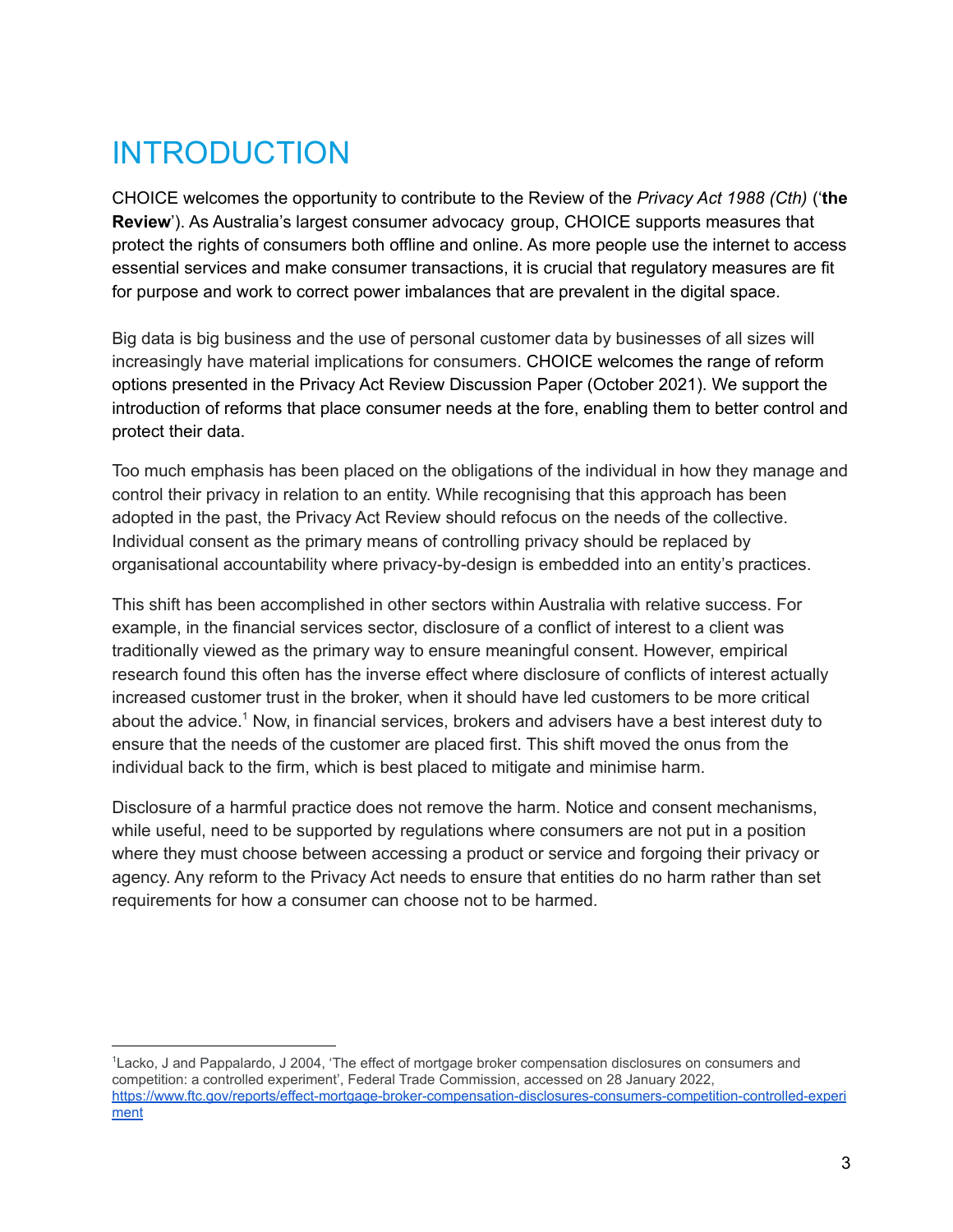# <span id="page-4-0"></span>RECOMMENDATIONS

CHOICE's recommendations to the Review are underpinned by three desired outcomes. These are:

- 1. Recognition of the increasing value of data in the Australian economy.
- 2. Increased corporate responsibility where information asymmetries between consumers and entities are not exploited.
- 3. Well-resourced regulators that hold appropriate and relevant powers.

#### <span id="page-4-1"></span>**1. Recognition of the increasing value of data in the Australian economy**

CHOICE is pleased with the proposed changes to the definition of 'personal information'. In particular, CHOICE supports Proposal 2.4 which amends the definition of 'collection' to cover information that is inferred and generated. **Expanding the definition of 'personal information' recognises the increasing value of data in the Australian economy. Generated insights on consumer behaviour, sentiment and preferences are of equal use and value to traditional types of personal information and should be appropriately regulated.**

The business model of customer loyalty schemes is dependent on the collection, use and onselling of consumer data, including inferred and generated insights. These schemes are widely used in the Australian context, with almost 90 per cent of Australian consumers estimated to be a member of a loyalty scheme.<sup>2</sup> The popularity of customer loyalty schemes combined with the risk of harm that has been identified by the Australian Competition and Consumer Commission ('**ACCC**') in its review of customer loyalty schemes strongly indicate that this sector should be captured under the Privacy Act. $3$  CHOICE recommends that customer loyalty schemes are included in the scope of the Privacy Act. They should not be given any special exclusions or carve-outs.

#### <span id="page-4-2"></span>**2. Increased corporate responsibility where information asymmetries between consumers and entities are not exploited**

CHOICE supports proposals which ensure entities do no harm rather than simply asking a consumer to consent to potential harm arising from the collection, use or disclosure of personal information. Entities should work in the best interests of those whose data they collect, use or disclose. This would allow for a norm shift in which entities consider first and foremost the user of the product and service and assess potential risks from that perspective.

<sup>2</sup> ACCC 2019, *Customer loyalty schemes - final report*, accessed on 28 January 2022, <https://www.accc.gov.au/publications/customer-loyalty-schemes-final-report>, p 6

<sup>3</sup> ACCC 2019, *Changes needed to protect consumers using customer loyalty schemes*, Release number 228/19, accessed on 28 January 2022,

<https://www.accc.gov.au/media-release/changes-needed-to-protect-consumers-using-customer-loyalty-schemes>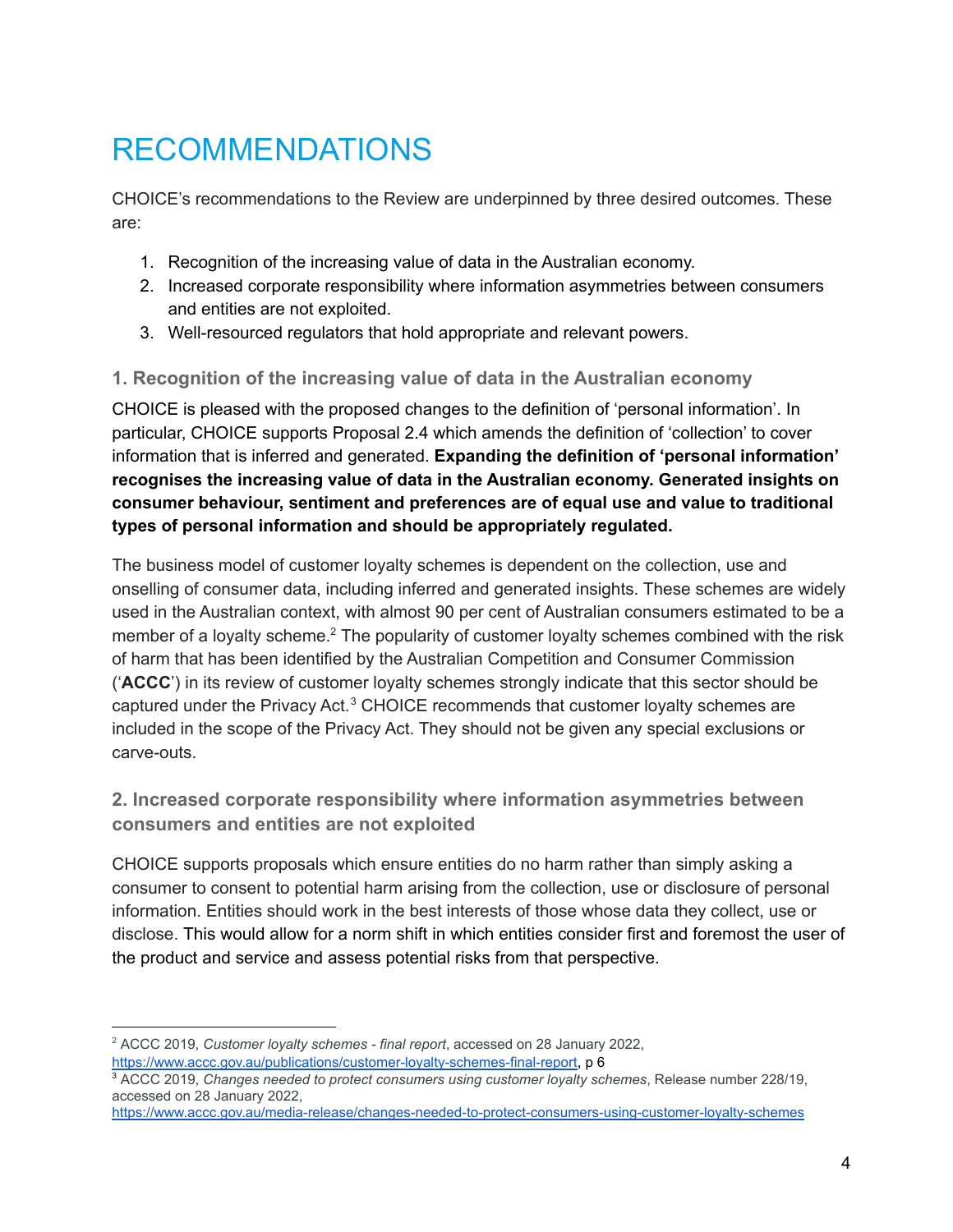Specifically, CHOICE supports Proposals 10.1 and 10.2 which stipulate that information handling must be fair and reasonable in the circumstances. **It is simple: when a consumer provides their information, they expect it to be used for the express purpose of providing the good or service. They do not expect that it will be used for other purposes, including onselling, direct marketing, and informing artificial intelligence models.** We maintain that entities should be accountable to consumers and only use information provided for purposes that are reasonably expected to provide a good or service. When entities are providing consumer data to third parties, the types and names of these third parties and potential uses of the data should be provided in a privacy policy to increase transparency for consumers.

**There are certain acts and practices which should be restricted and prohibited under the Privacy Act.** Prohibited practices should include the sale of personal information on a large scale (data broking) and AI systems used in social scoring<sup>4</sup>.

The burden of responsibility should not be placed on the individual but rather on the entity to regulate their practices and identify and mitigate privacy risks. This is particularly pertinent when the entity may be engaging in restricted activities. A useful parallel can be drawn to product safety. The manufacturer is best placed to design and incorporate safety features into a product rather than this responsibility being placed on a consumer to assess, based on limited information at point of sale, whether a product is inherently safe or may cause harm.

We recognise the value of the proposed Privacy Impact Assessments (PIA) model but believe this could also go further. Instead of simply being an internal record keeping requirement, entities engaged in high risk practices should submit these PIAs to the Office of the Australian Information Commissioner ('**OAIC**'). The OAIC would review the PIAs to ensure compliance with the Privacy Act.

**When an entity is using automated decision making (ADM), particularly in essential markets, they should be upfront with its use to determine decisions about consumers, be transparent about how decisions are made and provide mechanisms to challenge decisions.** A risk framework which categorises use of ADM into low, high and unacceptable risk could be provided by the OAIC to assist entities in understanding what is a 'no go' zone. The OAIC should also release guidance on high risk and restricted practices for entities.

Finally, consumer privacy should be treated the same regardless of the size, structure or sector of an entity. CHOICE supports the removal of the exemption for small businesses.

<sup>4</sup> Social scoring, sometimes called social credit, is an automated system used to assess a person's trustworthiness or likely future behaviour. Similar to credit reporting that judges a person's ability to repay a debt from their past financial behaviours, social scoring algorithms attempt to predict how likely a person is to behave a certain way based on their past behaviours, as gleaned from personal data.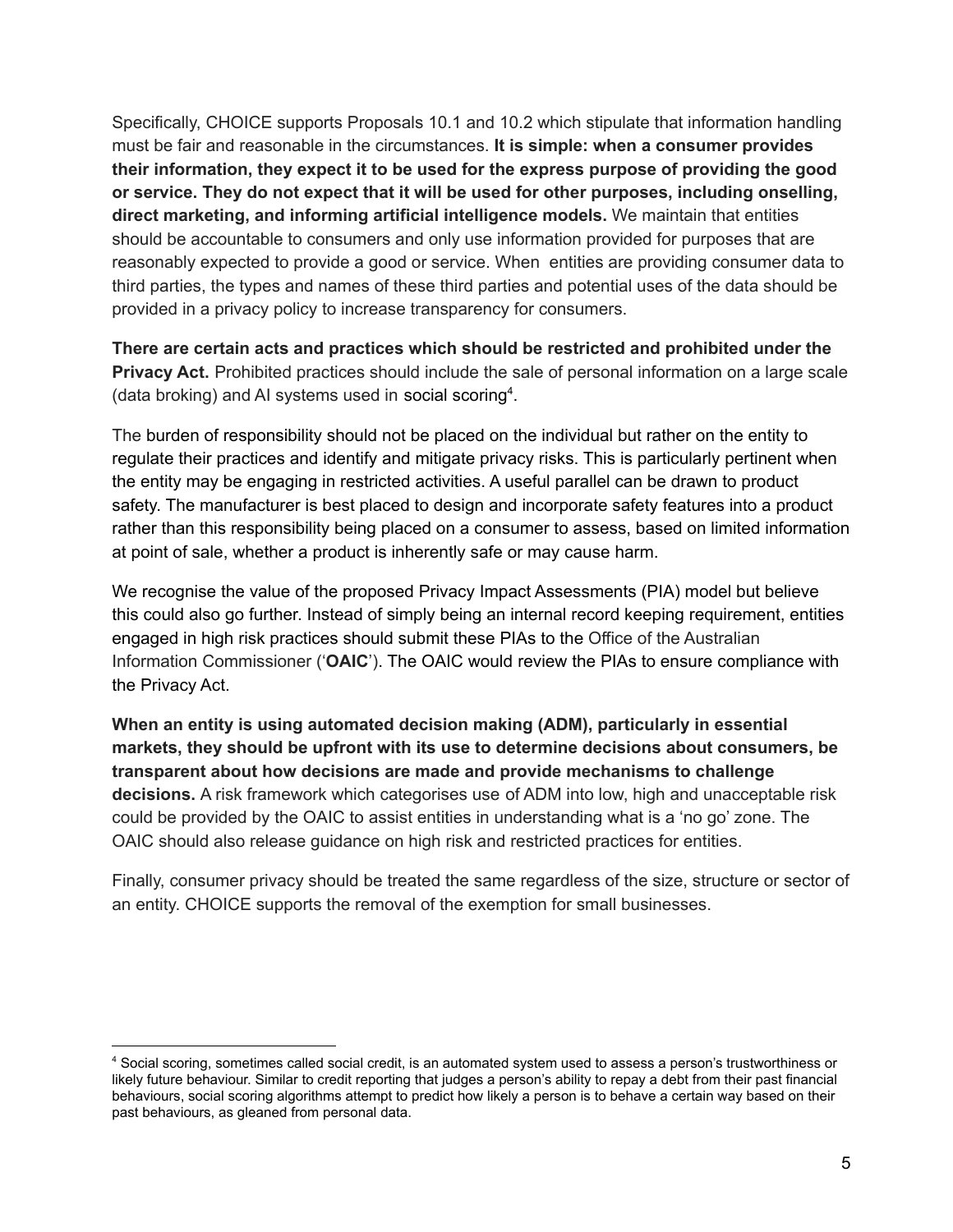#### <span id="page-6-0"></span>**3. Well resourced regulators with appropriate powers**

An effective regulator is one that is well resourced and responsive to emerging issues. CHOICE supports additional enforcement powers for the OAIC, in line with other regulatory bodies like the ACCC.

The Government should establish a federal ombudsman that handles privacy complaints. This will support the OAIC in its regulatory efforts and sector analysis. This ombudsman does not necessarily have to deal exclusively with privacy complaints. As suggested by the Consumer Policy Research Centre, an ombudsman could handle complaints that arise in the digital context.

The ombudsman should regularly report complaints data including issues raised and outcomes. This would assist the OAIC, consumer protection regulators and consumer advocacy organisations to target their work.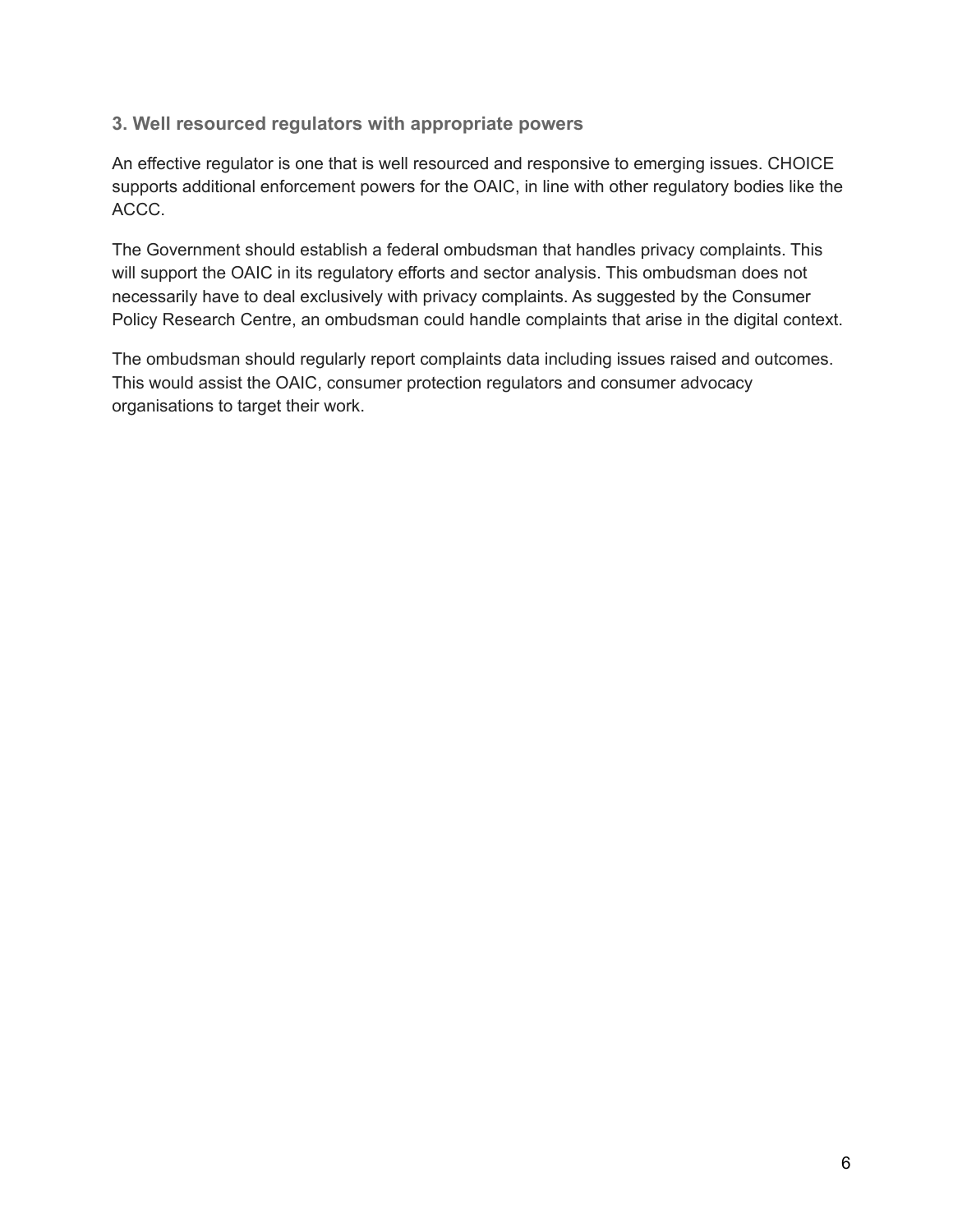# <span id="page-7-0"></span>Summary of recommendations

| Proposal<br>number            | <b>Discussion Paper - Draft</b><br><b>Recommendations</b>                            | <b>CHOICE position</b>                                                                                                                                                                                                                                                                             |
|-------------------------------|--------------------------------------------------------------------------------------|----------------------------------------------------------------------------------------------------------------------------------------------------------------------------------------------------------------------------------------------------------------------------------------------------|
| 2.1, 2.2,<br>2.3, 2.4,<br>2.5 | Definition of personal information                                                   | Support.                                                                                                                                                                                                                                                                                           |
| 3.1, 3.2                      | Flexibility of the APPs                                                              | Support.                                                                                                                                                                                                                                                                                           |
| 4                             | Small business exemption                                                             | Support the removal of the exemption.                                                                                                                                                                                                                                                              |
| 8.1, 8.2,<br>8.3              | Notice of collection of personal<br>information                                      | Support but APP 5 notices under APP 5.2<br>should also include the names of third parties<br>as well as the types of third parties to whom the<br>entity may disclose the personal information.                                                                                                    |
| 9.1                           | Consent to the collection, use and<br>disclosure of personal information             | Support, noting that entities should abide by the<br>reasonable expectations of individuals when it<br>comes to the collection, use and disclosure of<br>personal information. Entities should not use<br>information for purposes other than reasonably<br>expected to provide a good or service. |
| 10.1,<br>10.2,<br>10.3        | Additional protections for collection, use<br>and disclosure of personal information | Support.                                                                                                                                                                                                                                                                                           |
| 11.1                          | Restricted and prohibited acts and<br>practices                                      | Support Option 1 but the condition of 'large<br>scale' should be removed. 'The sale of personal<br>information on a large scale' should be<br>categorised as a prohibited practice.                                                                                                                |
| 12.1                          | Pro-privacy default settings                                                         | Support.                                                                                                                                                                                                                                                                                           |
| 16.1,<br>16.2,<br>16.3        | Direct marketing, targeted advertising<br>and profiling                              | Support. Customer loyalty schemes should also<br>be tightly regulated in line with other forms of<br>direct marketing.                                                                                                                                                                             |
| 17.1                          | Automated decision-making (ADM)                                                      | Support. The Act should introduce 'no-go'<br>zones and the requirement for entities to<br>proactively state their use of ADM when<br>consumers seek their services. There should be<br>clear mechanisms for consumers to challenge<br>automated decisions made by an entity.                       |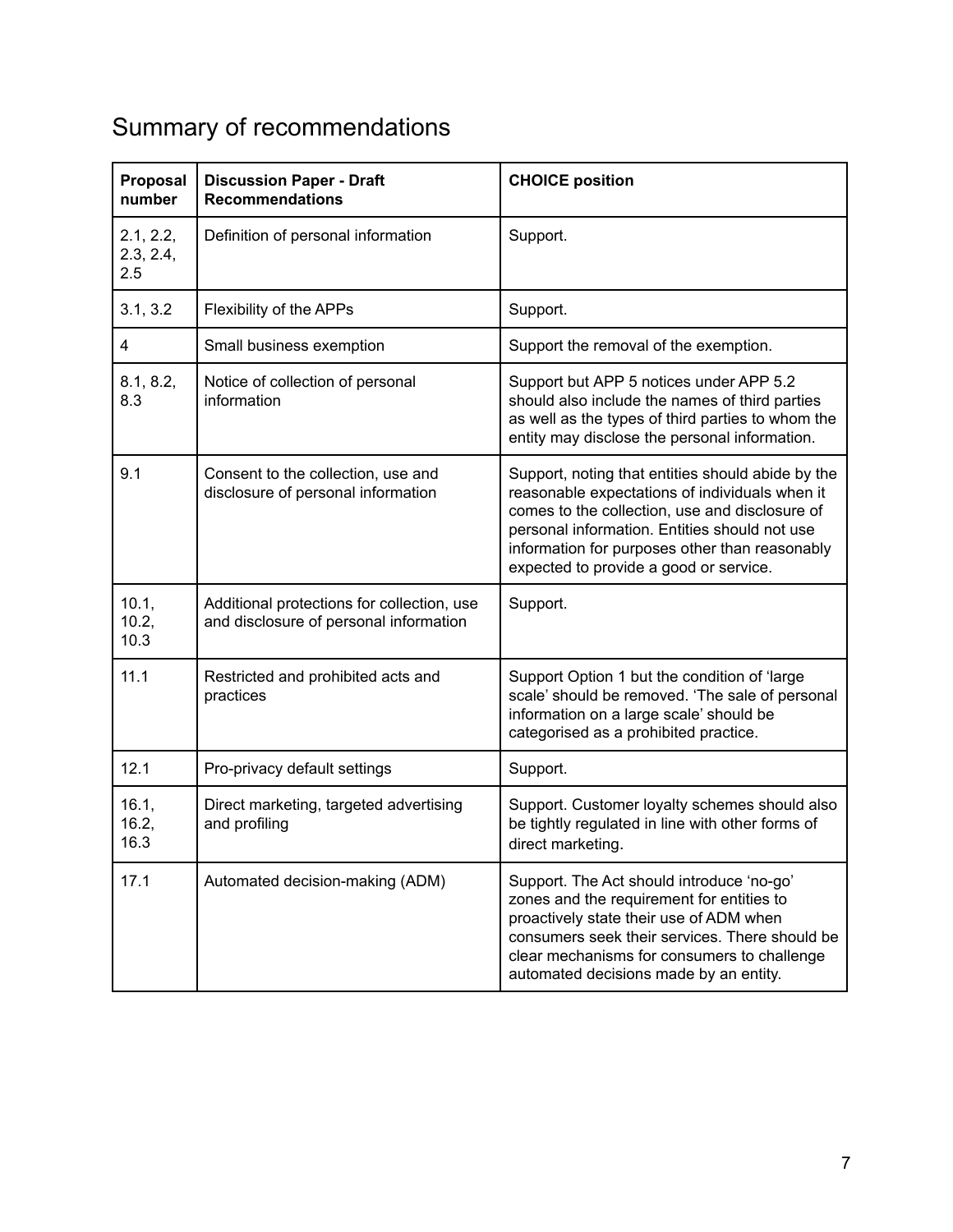## <span id="page-8-0"></span>Part 1: Scope and application of the Privacy Act

## <span id="page-8-1"></span>Definition of 'personal information': Proposals 2.1-2.5

CHOICE supports the proposed amendments to the definition of 'personal information' as put forward in proposals 2.1 to 2.5. This less prescriptive definition expands the range of information capable of being covered by the definition, ensuring that the Privacy Act is fit for purpose and relevant as new types of personal information may emerge in the future.

Consumers are already subject to practices where traditional types of personal information such as name, address, age, date of birth and contact details, are now being collected alongside other types of information, such as inferred or generated information. This inferred or generated information is increasingly valuable in the data economy, with businesses of varying sizes using this information to personalise offerings, target and profile consumers. It is crucial that these types of information are incorporated into the definition of 'personal information'.

CHOICE supports the proposed non-exhaustive list of technical information presented on page 27 of the Discussion Paper. The expanded definition of personal information should include:

- an identifier such as a name;
- an identification number:
- location data;
- an online identifier, for example IP addresses and device ID numbers; and
- one or more factors specific to the physical, physiological, genetic, mental, behavioural (including predictions of behaviours or preferences), economic, cultural or social identity or characteristics of that person.

## <span id="page-8-2"></span>Flexibility of the APPs: Proposals 3.1-3.2

CHOICE supports Proposals 3.1 and 3.2 to allow the Information Commissioner to make an Australian Privacy Principles ('**APP**') code, either temporary or permanent, on the direction or approval of the Attorney-General where it is in the public interest to do so without first having to seek an industry code developer and where there is unlikely to be an appropriate industry representative to develop the code.

It is not appropriate for APP codes to be developed solely by industry participants as the codes developed in this way will likely favour the needs and practices of businesses, leading to distorted outcomes for consumers. As an independent representative, the Information Commissioner is best placed to develop APP codes, in close consultation with civil society (including consumer advocates and privacy experts) alongside industry representatives.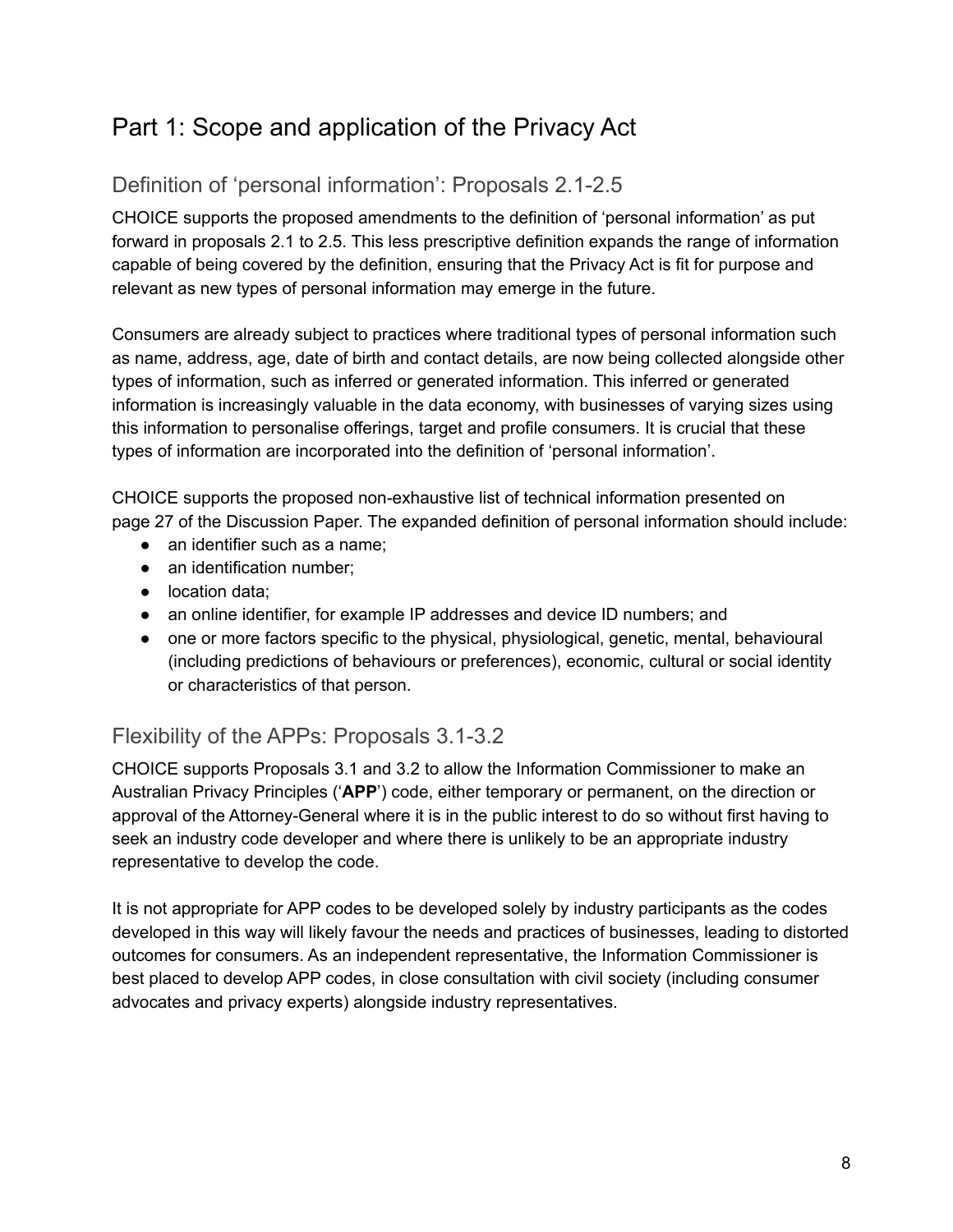### <span id="page-9-0"></span>Small business exemption

CHOICE supports the removal of the small business exemption from the Privacy Act in order to standardise privacy protections for consumers across the economy. Businesses of all sizes should strive to ensure the privacy of their customers is safeguarded. It should not be up to the consumer to determine the level of risk they will accept depending on the size of the business they are interacting with. In line with other consumer protection frameworks like the Australian Consumer Law, people should be able to expect a baseline of protection regardless of the size of business.

A consistent and uniform approach to privacy across the economy will increase trust and confidence amongst consumers as they can make assumptions that their personal information is being treated in accordance with the law, regardless of the size of the business they interact with.

CHOICE encourages the OAIC to support small businesses to meet their compliance obligations through education and support services. This can only be achieved through adequate funding provided to the OAIC to undertake this work. CHOICE has seen similar work carried out by the ACCC in relation to product safety requirements under the Australian Consumer Law.<sup>5</sup>

<sup>5</sup> ACCC 2022, *Compliance*, accessed on 28 January 2022, <https://www.productsafety.gov.au/product-safety-laws/compliance>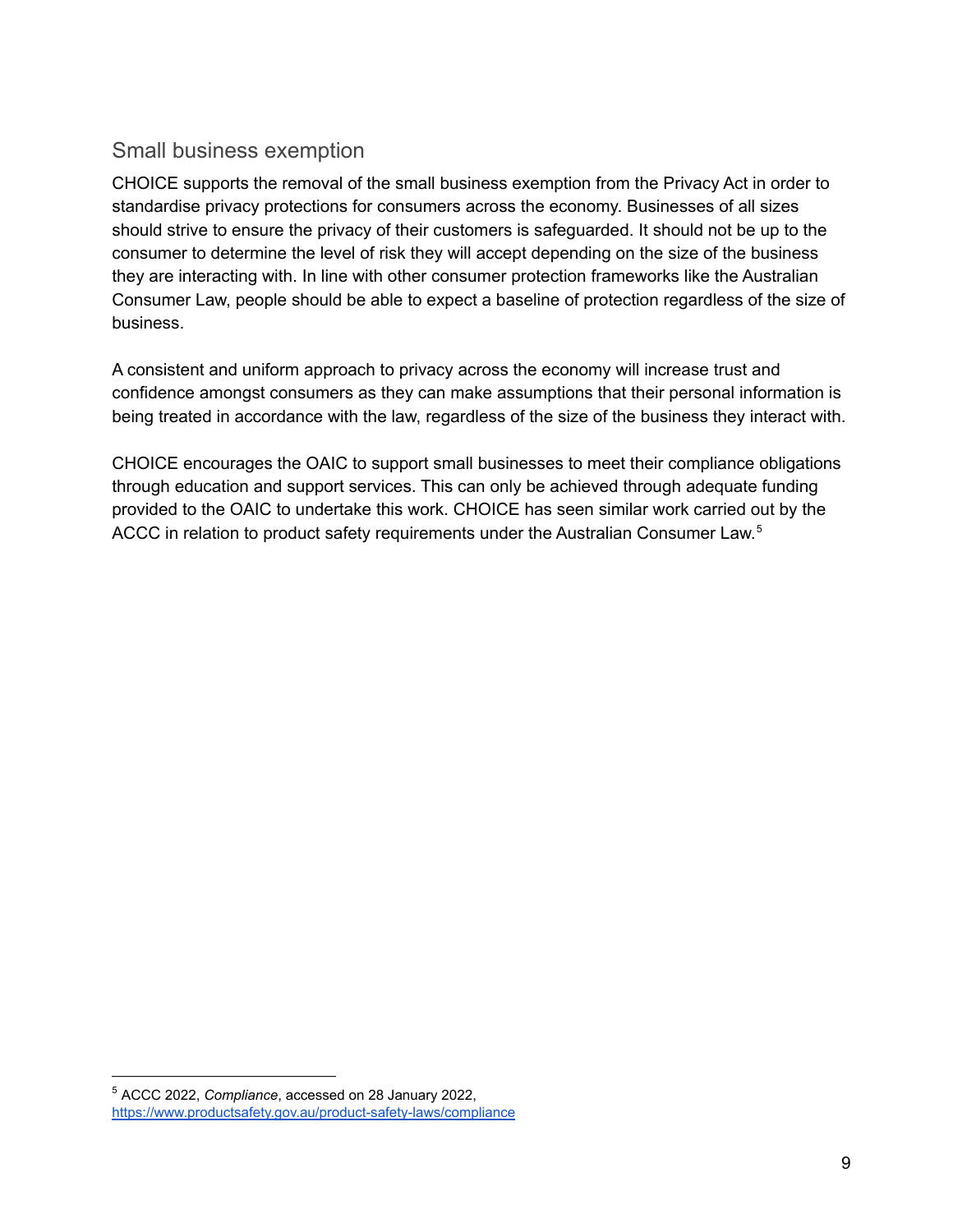## <span id="page-10-0"></span>Part 2: Protections

## <span id="page-10-1"></span>Notice of collection of personal information: Proposals 8.1-8.3

CHOICE supports the introduction of an express requirement in APP 5 that privacy notices must be 'clear, current and understandable'.

CHOICE has undertaken research into the length and number of privacy policies that consumers must consent to in order to access goods and services. On average, Australians are asked to read and consent to 116 privacy policies or 467,000 words, equivalent to 31 hours in reading time. $6$  CHOICE also conducted an analysis of 75 privacy policies. We found that they average 4,000 words and take approximately 16 minutes to read. However, the longest privacy policy we analysed contained 14,861 words and would take nearly an hour to read. Additionally, most privacy policies have poor readability, with a third requiring university-level reading skills to easily understand them. 7

It is unfeasible for the average consumer to regularly read through such lengthy and complex privacy policies, which are usually accompanied by a suite of other 'terms of use' policies. Increasing the clarity of privacy policies will allow for more meaningful consent and increase transparency for users.

CHOICE supports the proposal (8.2) to clarify the interaction between privacy notices and privacy policies. A privacy notice that clearly indicates what is most relevant to an individual to make a consensual decision is critical in empowering consumers. The matters detailed in Proposal 8.2 are useful for a consumer to make an informed decision.

In regards to the 'the types of third parties to whom the entity may disclose the personal information', CHOICE would like to see the names of third parties clearly identified within privacy policies. This has recently been proposed in the *New York Privacy Act 2021* which proposes that companies need to provide the identity of each processor, including third parties to whom personal data is disclosed, transferred, or sold. $8$  The inclusion of the identification of third parties within privacy policies would allow for increased transparency for consumers and increase accountability for those entities that collect, share and use personal information.

CHOICE supports Proposal 8.3 to introduce standardised privacy notices that include standardised layouts, wording and icons. CHOICE has seen the successful implementation of

<sup>6</sup> Longmire, M 2022, *Drowning in privacy policies: CHOICE calls for reform*, CHOICE, 28 January, accessed on 28 January 2022, <https://www.choice.com.au/privacyreform>

<sup>7</sup> Blakkarly, J 2022, *Privacy policy comparison reveals half have poor readability,* CHOICE, 28 January, accessed on 28 January 2022,

[https://www.choice.com.au/consumers-and-data/protecting-your-data/data-laws-and-regulation/articles/privacy-policy-c](https://www.choice.com.au/consumers-and-data/protecting-your-data/data-laws-and-regulation/articles/privacy-policy-comparison) [omparison](https://www.choice.com.au/consumers-and-data/protecting-your-data/data-laws-and-regulation/articles/privacy-policy-comparison)

<sup>&</sup>lt;sup>8</sup> Assembly Bill A680B (NY), accessed on 3 February 2022, <https://www.nysenate.gov/legislation/bills/2021/A680>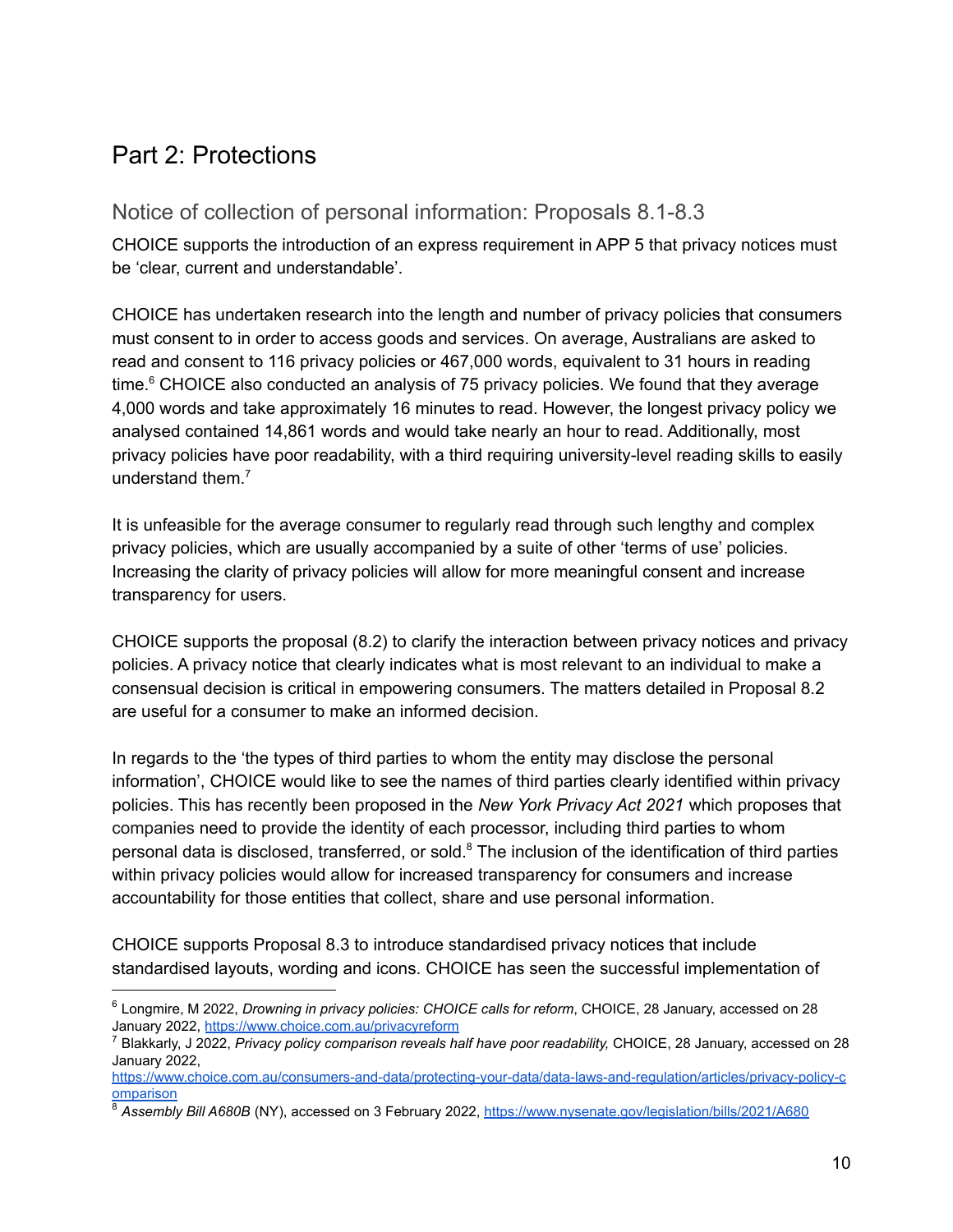standardised notices in a range of consumer markets, including in food labelling through the country of origin labelling scheme and in energy labelling for whitegoods. As with any initiative that aims to provide consumers with useful information to aid in their decision making, any standardised privacy notices should be tested among consumers to ensure their effectiveness.

## <span id="page-11-0"></span>Consent to the collection, use and disclosure of personal information: Proposals 9.1-10.3

CHOICE broadly supports that consent be defined in the Act as being 'voluntary, informed, current, specific, and an unambiguous indication through clear action' (Proposal 9.1). However, CHOICE is concerned by the overreliance on consent as a solution to empowering consumers in relation to their privacy.

Instead, entities should abide by the reasonable expectations of individuals when it comes to the collection, use and disclosure of personal information. Entities should not use information for purposes other than reasonably expected to provide a good or service. We reiterate that instead of requiring an individual to understand the nuances of how a product or service may be harmful for them, it is preferable to prevent the harm itself.

CHOICE supports Proposal 10.1 and 10.2 where the collection, use or disclosure of personal information under APP 3 and APP 6 must be fair and reasonable in the circumstances.

CHOICE also supports Proposal 10.3 where an entity that does not collect information directly from an individual must take reasonable steps to satisfy itself that the information was originally collected from the individual in accordance with APP 3.

<span id="page-11-1"></span>Restricted and prohibited acts and practices: Proposal 11.1

### <span id="page-11-2"></span>**Principles**

CHOICE supports Option 1 in Proposal 11.1 as this option aligns with CHOICE's view that the burden of responsibility should not be placed on the individual but rather on the entity to regulate their practices and identify and mitigate privacy risks. This is particularly relevant when the entity may be engaging in restricted activities. As stated above, a parallel can be drawn to product safety in which the manufacturer is best placed to design and incorporate safety features into a product rather than this responsibility being placed on a consumer to assess harm.

However, the proposal does not go far enough. CHOICE would like to see the introduction of an obligation for entities to act in the interests of people whose data they hold and use. This could take the form of a best interest duty, as is being explored by some jurisdictions in the United States, or a broader obligation to act in the collective interests of a large group, similar to obligations that apply to superannuation fund trustees. This would allow for a norm shift in which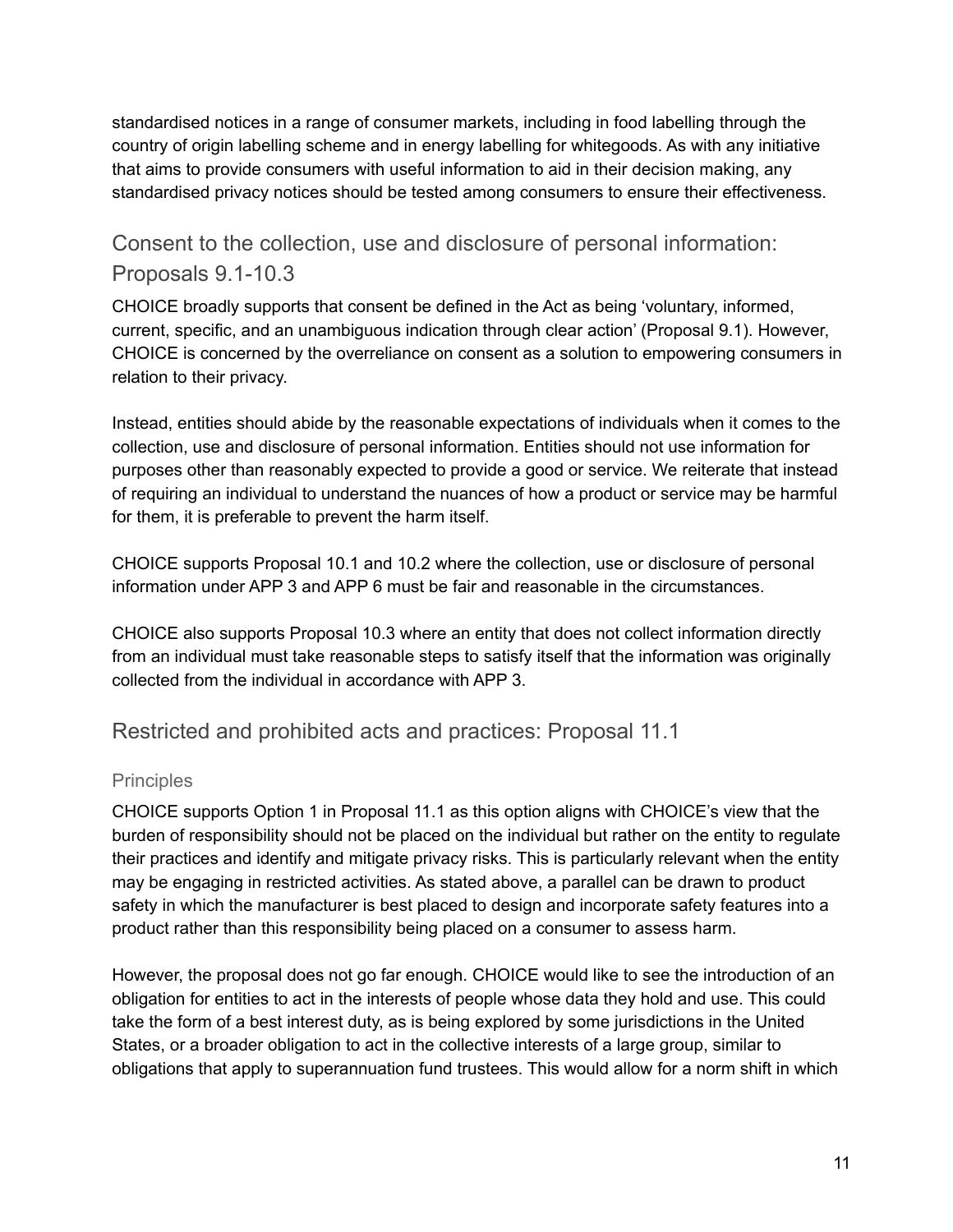entities consider first and foremost the user of the product and service and assess potential risks from that perspective.

### <span id="page-12-0"></span>Categories of risk

There are certain acts and practices which should be categorised as restricted or prohibited due to the risk of harm posed to consumers. These practices exploit information asymmetries between the entity and consumers and can result in discrimination, refusal or exclusion from essential services or products, and may exacerbate vulnerability.

It is crucial that identified restricted practices trigger a requirement for APP entities to implement additional organisational accountability measures if they are engaging in these high-risk practices, including lodging a PIA for approval with the OAIC (see page 14). CHOICE agrees with the proposed restricted practices in Option 1 but queries the usefulness of the 'large scale' condition. If an entity is engaging in a restricted practice, which due to the sensitive nature of the information it is holding could cause harm, it should not matter if the information collected is from 10 or 10 million people. As such, the 'large scale' qualifier should be removed in Option 1.Equally, 'the sale of personal information on a large scale' should be categorised as a prohibited practice.

Option 1 as proposed in the Discussion Paper:APP entities that engage in the following restricted practices must take reasonable steps to identify privacy risks and implement measures to mitigate those risks:

- Direct marketing, including online targeted advertising on a large scale;
- The collection, use or disclosure of sensitive information on a large scale;
- The collection, use or disclosure of children's personal information on a large scale;
- The collection, use or disclosure of location data on a large scale;
- The collection, use or disclosure of biometric or genetic data, including the use of facial recognition software;
- The sale of personal information on a large scale;
- The collection, use or disclosure of personal information for the purposes of influencing individuals' behaviour or decisions on a large scale;
- The collection, use or disclosure of personal information for the purposes of automated decision making with legal or significant effects; or
- Any collection, use or disclosure that is likely to result in a high privacy risk or risk of harm to an individual.

CHOICE suggests the following for **restricted acts or practices**:

- AI informed decision-making including profiling;
- the use of methods of tracking that individuals cannot control, for example, device fingerprinting;
- the offering of incentives to consent to the commercial exploitation of personal data i.e. customer loyalty schemes;
- the secondary use of data for targeted/ personalised marketing;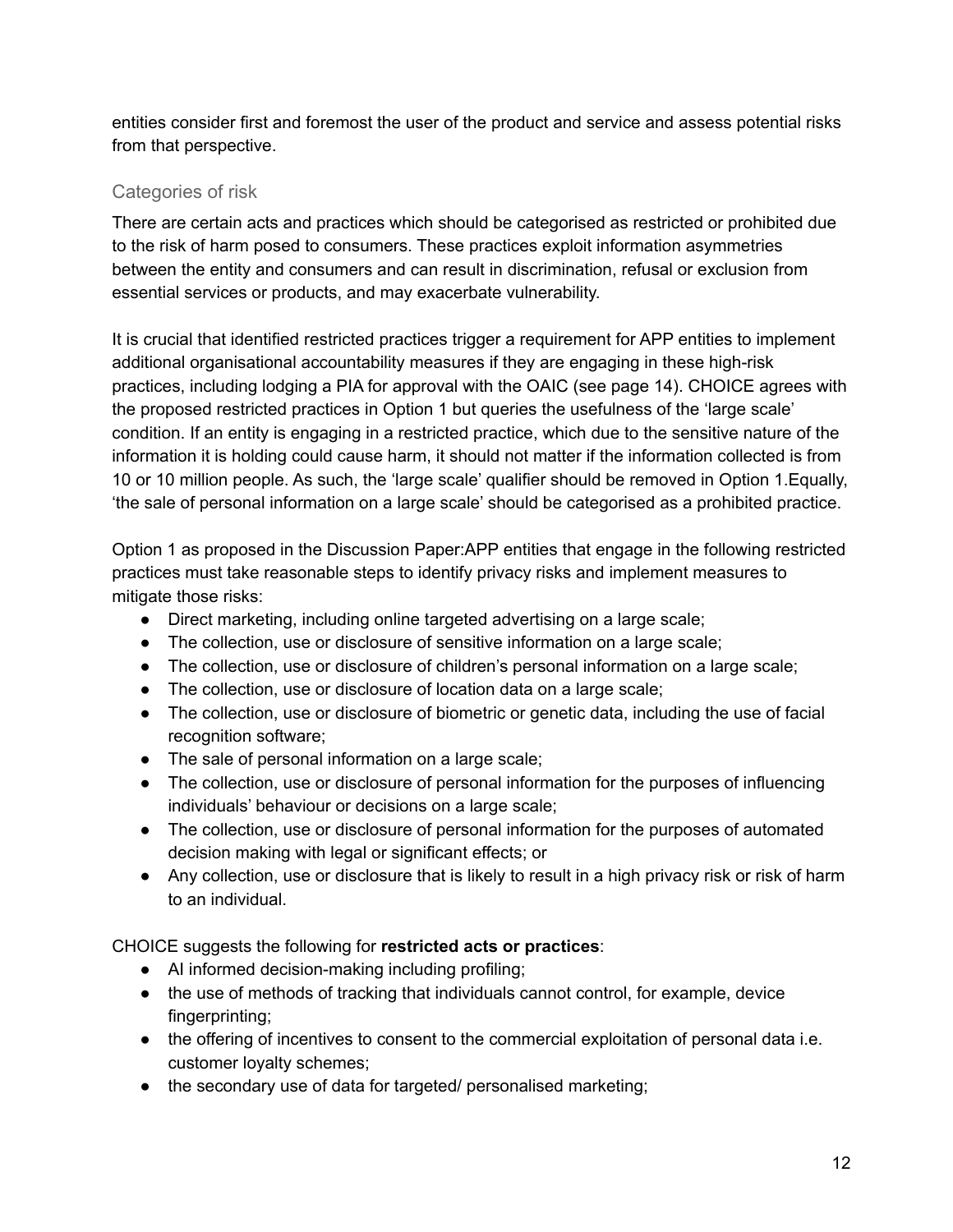- online tracking for targeted/ personalised marketing purposes; and
- AI systems that evaluate creditworthiness.

CHOICE suggests the following for **prohibited acts or practices**:

- $\bullet$  the collection of physical biometric data<sup>9</sup> including genetic data as a requirement for providing goods and services or entering into a contract including life insurance;
- the for-profit trade in personal data through data brokers i.e. the sale of personal information on a large scale;
- publishing personal information with the intended purpose of charging individuals for its removal;
- covert surveillance by an organisation through audio or video functionality of the individual's own device unconnected to the fulfillment of a service;
- $\bullet$  AI systems used in social scoring<sup>10</sup>; and
- the collection of location data unconnected to the fulfillment of a service.

#### <span id="page-13-0"></span>**Guidance**

Identified prohibited practices should be legislated in the Act with clear guidance provided by the Commissioner on what constitutes 'fair and reasonable' so that an entity engaging in any emerging practices can make an assessment as to whether the practice could be classified as prohibited or high-risk. The Commissioner should be able to amend the list of restricted and prohibited practices and provide guidance on these, if new and emerging high risk practices are identified, from time to time.

Similarly, the Commissioner could develop a risk framework for restricted practices to assist entities in identifying the potential harms arising from such practices and strategies to mitigate these. CHOICE refers to the European Commission's proposed AI regulations which details three levels of risk which are unacceptable, high and limited/minimal risk.<sup>11</sup>

<sup>9</sup> Physical identification methods may include face shape and geometry, fingerprints, the shape and structure of the skull, retina or iris, palm, hand, or finger geometry, facial thermography, hand thermography.

<sup>&</sup>lt;sup>10</sup> Social scoring, sometimes called social credit, is an automated system used to assess a person's trustworthiness or likely future behaviour. Similar to credit reporting that judges a person's ability to repay a debt from their past financial behaviours, social scoring algorithms attempt to predict how likely a person is to behave a certain way based on their past behaviours, as gleaned from personal data. Recfaces 2020, *Types of biometrics*, accessed on 28 January 2022, <https://recfaces.com/articles/types-of-biometrics>

<sup>11</sup>European Commission 2021, *Regulatory framework proposal on artificial intelligence,* accessed on 28 January 2022, <https://digital-strategy.ec.europa.eu/en/policies/regulatory-framework-ai>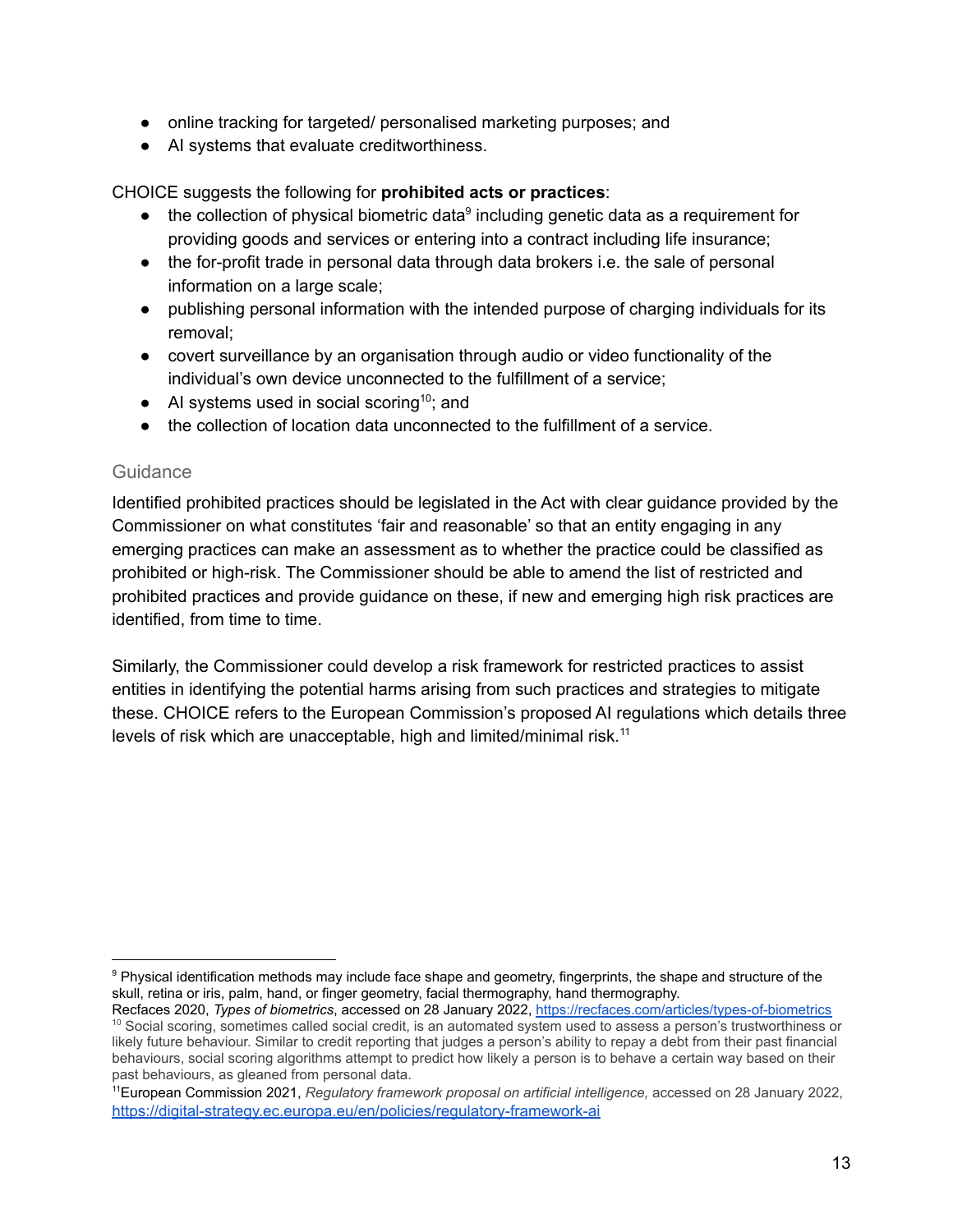#### The European Union's draft AI regulations classify AI systems into three risk categories.



McKinsey & Company, 2021<sup>12</sup>

#### <span id="page-14-0"></span>Privacy Impact Assessments

We see value in the proposed Privacy Impact Assessments (PIA) model but believe this could also go further. For the PIA model to be successful, PIAs should be:

- publicly available to increase accountability to the public whose data may be used in a restricted practice.
- made available in an OAIC-approved standardised format to allow easy comparison for policymakers, privacy and consumer advocates, and the public.
- reviewed and approved by OAIC for high risk restricted practices (those most likely to cause harm). This would keep entities accountable to the Act and give OAIC proactive oversight over potential risks arising from restricted practices.

## <span id="page-14-1"></span>Pro-privacy default settings: Proposal 12.1

CHOICE supports Option 1 for Proposal 12.1 where an entity that offers a product or service that contains multiple levels of privacy settings must pre-select those privacy settings to be the most restrictive. CHOICE believes that this default setting should restrict personal information handling that is not strictly necessary for the provision of the product or service. Equally, entities should not be able to exclude individuals who choose the pro-privacy default setting from accessing the product or service.

<sup>12</sup> McKinsey & Company 2021, *What the draft European AI regulations mean for business*, accessed on 28 January 2022,

[https://www.mckinsey.com/business-functions/mckinsey-analytics/our-insights/what-the-draft-european-union-ai-regulat](https://www.mckinsey.com/business-functions/mckinsey-analytics/our-insights/what-the-draft-european-union-ai-regulations-mean-for-business) [ions-mean-for-business](https://www.mckinsey.com/business-functions/mckinsey-analytics/our-insights/what-the-draft-european-union-ai-regulations-mean-for-business)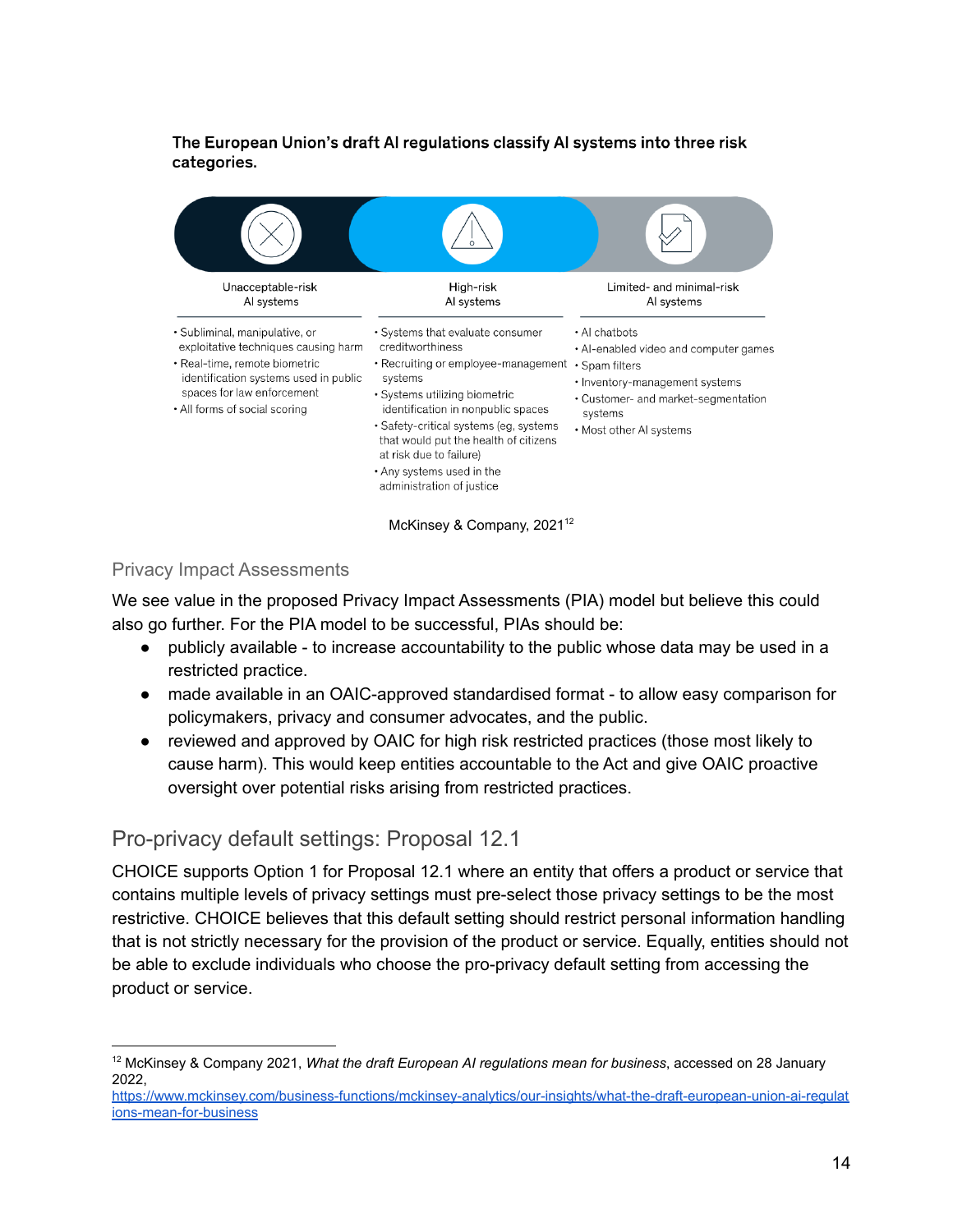## <span id="page-15-0"></span>Direct marketing, targeted advertising and profiling: Proposals 16.1-16.3

CHOICE supports the introduction of a right to object to any collection, use or disclosure of personal information by an entity for the purpose of direct marketing. In particular, we support Proposal 16.3 where APP entities would be required to include information in their privacy policy about whether the entity uses third parties in the provision of online marketing materials. APP entities would be required to disclose the details of third parties as well as information regarding the appropriate method of opting-out of online marketing materials.

#### <span id="page-15-1"></span>Customer loyalty schemes

CHOICE believes that customer loyalty schemes should not be regulated differently to other forms of direct marketing. We encourage the Government to avoid creating distinctions and carve-outs for different sectors. Consumers should be able to trust that if they are interacting with a business of any size, structure or sector that their personal information will be handled appropriately and in accordance with the law. CHOICE recognises the popularity and perceived value of customer loyalty schemes to consumers; this is a key reason why this sector should be tightly regulated in line with other forms of direct marketing.

The ACCC in its 2019 Review of Customer Loyalty Schemes has rigorously highlighted the harms of customer loyalty schemes left unregulated.<sup>13</sup> Harms include the profiling of consumers based on the data collected and the potential for different consumers being offered different prices for an identical product or service, as well as increasingly targeted advertising enabled by the sharing of consumer insights with third parties. CHOICE urges the Government to ensure that customer loyalty schemes are regulated in line with other entities undertaking direct marketing.

## <span id="page-15-2"></span>Automated decision making: Proposal 17.1

Automated decision making (ADM) is playing an increasingly larger role in people's lives as more organisations and businesses incorporate it into their practices. When used in essential markets, ADM unchecked can result in detrimental consumer outcomes such as refusal or exclusion from essential services, higher costs and discrimination. Often entities using ADM offer no accountability to the consumer whom decisions are being made about. Equally, the consumer has no mechanism for either knowing an entity is using ADM, what data is considered as part of the decision or how to challenge those automated decisions.

While notice is useful, we urge the Government to consider tighter controls on the use of artificial intelligence in consumer markets. For example, the Government should introduce both 'no-go' zones and the requirement for entities to proactively state their use of ADM when consumers seek their services. There should be clear mechanisms for consumers to challenge automated decisions made by an entity.

<sup>13</sup> ACCC 2019, *Customer loyalty schemes - final report*, accessed on 28 January 2022, <https://www.accc.gov.au/publications/customer-loyalty-schemes-final-report>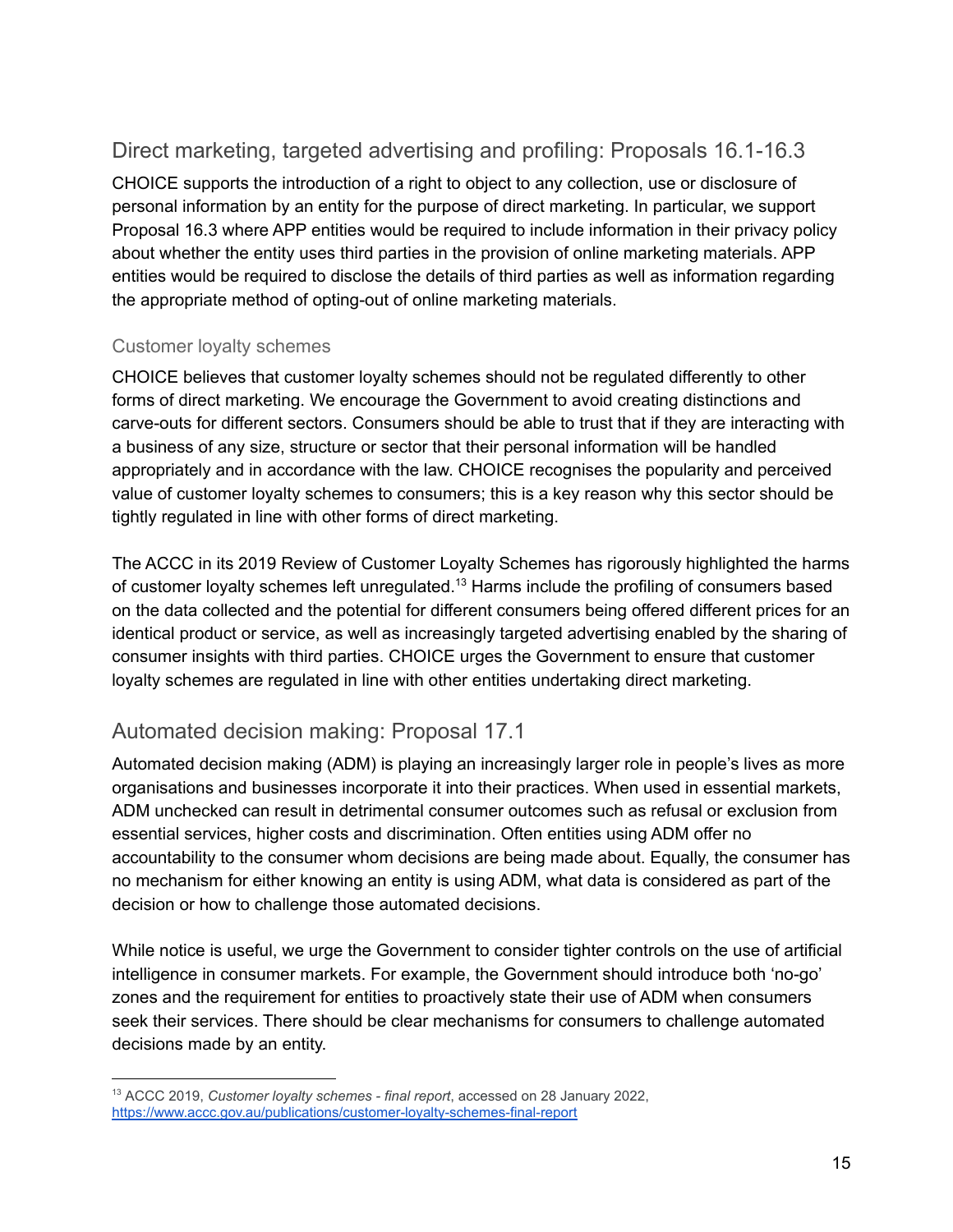CHOICE supports Proposal 17.1 where privacy policies are required to include information on whether personal information will be used in ADM which has a legal, or similarly significant effect on people's rights. This should be supplemented with a list of non-exhaustive examples that meet this threshold.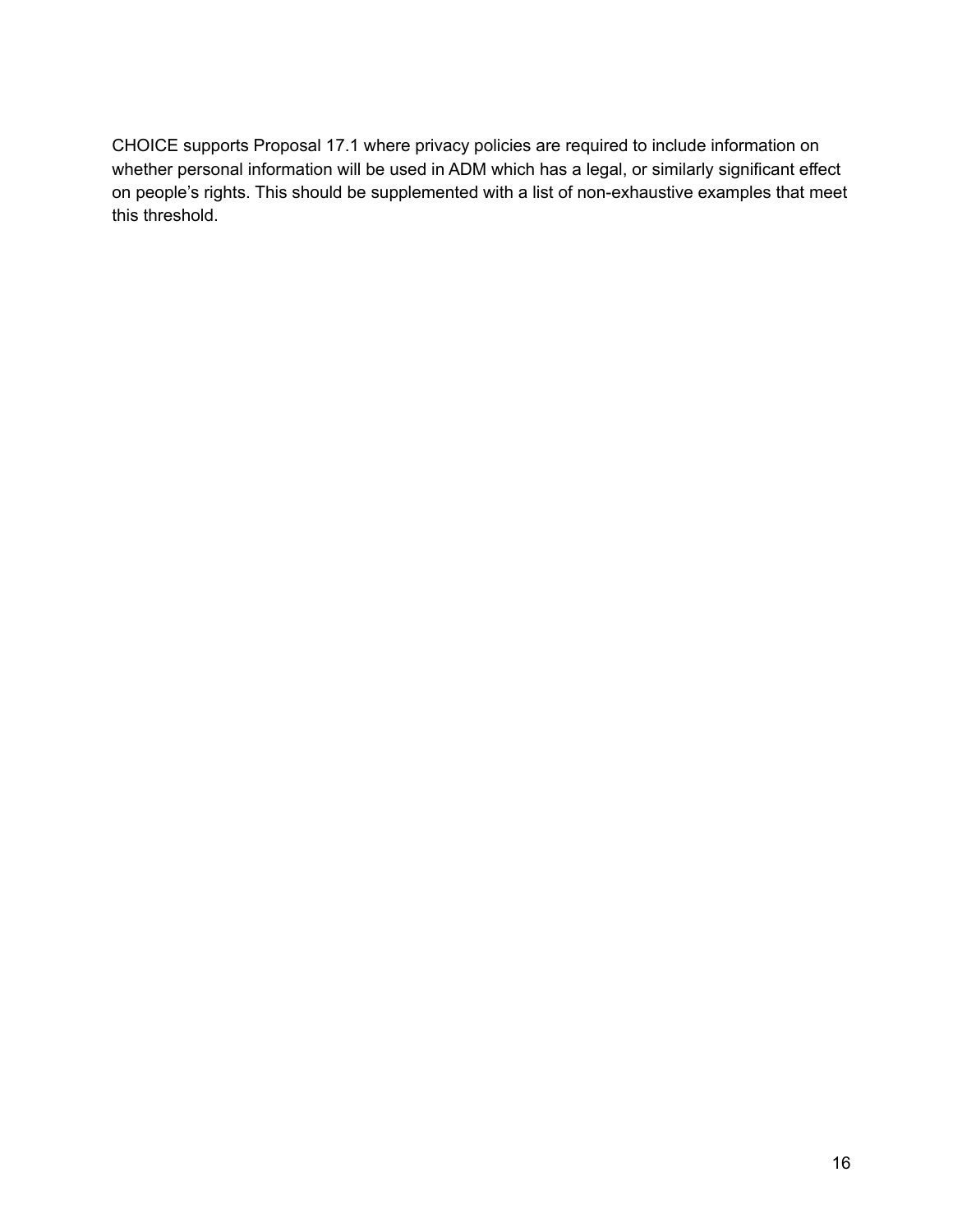## <span id="page-17-0"></span>Part 3: Regulation and enforcement

## <span id="page-17-1"></span>Enforcement: Proposals 24.1-24.9

We need well-resourced regulators with appropriate powers to ensure consumer rights and protections are safeguarded in a digital environment. To ensure this, CHOICE supports the following proposals:

- Proposal 24.1: introduce tiers of civil penalty provisions to give the OAIC more options so they can better target regulatory responses.
- Proposal 24.2: clarify what is a 'serious' or 'repeated' interference with privacy
- Proposal 24.3: the powers in Part 3 of the Regulatory Powers (Standard Provisions) Act 2014 (Regulatory Powers Act) would apply to investigations of civil penalty provisions in addition to the Information Commissioner's investigation powers.
- Proposal 24.4: amend the Act to provide the Information Commissioner to undertake public inquiries and reviews into specified matters.
- Proposal 24.7: introduce an industry funding model similar to ASIC's incorporating two different levies:
	- A cost recovery levy to help fund the OAIC's provision of guidance, advice and assessments, and
	- $\circ$  A statutory levy to fund the OAIC's investigation and prosecution of entities which operate in a high privacy risk environment.
- Proposal 24.8: amend the annual reporting requirements in the Australian Information Commissioner Act to increase transparency about the outcome of all complaints lodged including numbers dismissed under each ground of section 41.

#### <span id="page-17-2"></span>Alternative regulatory models

CHOICE supports Option 2 - the creation of a federal ombudsman that handles privacy complaints. This model would allow for the OAIC to undertake strategic reform and sector analysis while the ombudsman is dedicated to handling disputes.

We support the Consumer Policy Research Centre's hybrid proposal that this ombudsman should have a wider remit to encompass complaints arising from digital harms. If a consumer has a complaint that has arisen in a digital context, it would be easier for them to identify the digital ombudsman as the right place to seek redress than to determine what type of harm it is, such as a breach of privacy, discrimination or consumer rights. We note that not all breaches of privacy occur in a digital environment but that looking forward, the risk of harm and potential breaches of privacy are likely to occur online.

CHOICE recommends that the digital ombudsman should:

- be governed by a board with an independent chair and equal numbers of directors with industry and consumer backgrounds;
- be funded by industry through a transparent process;